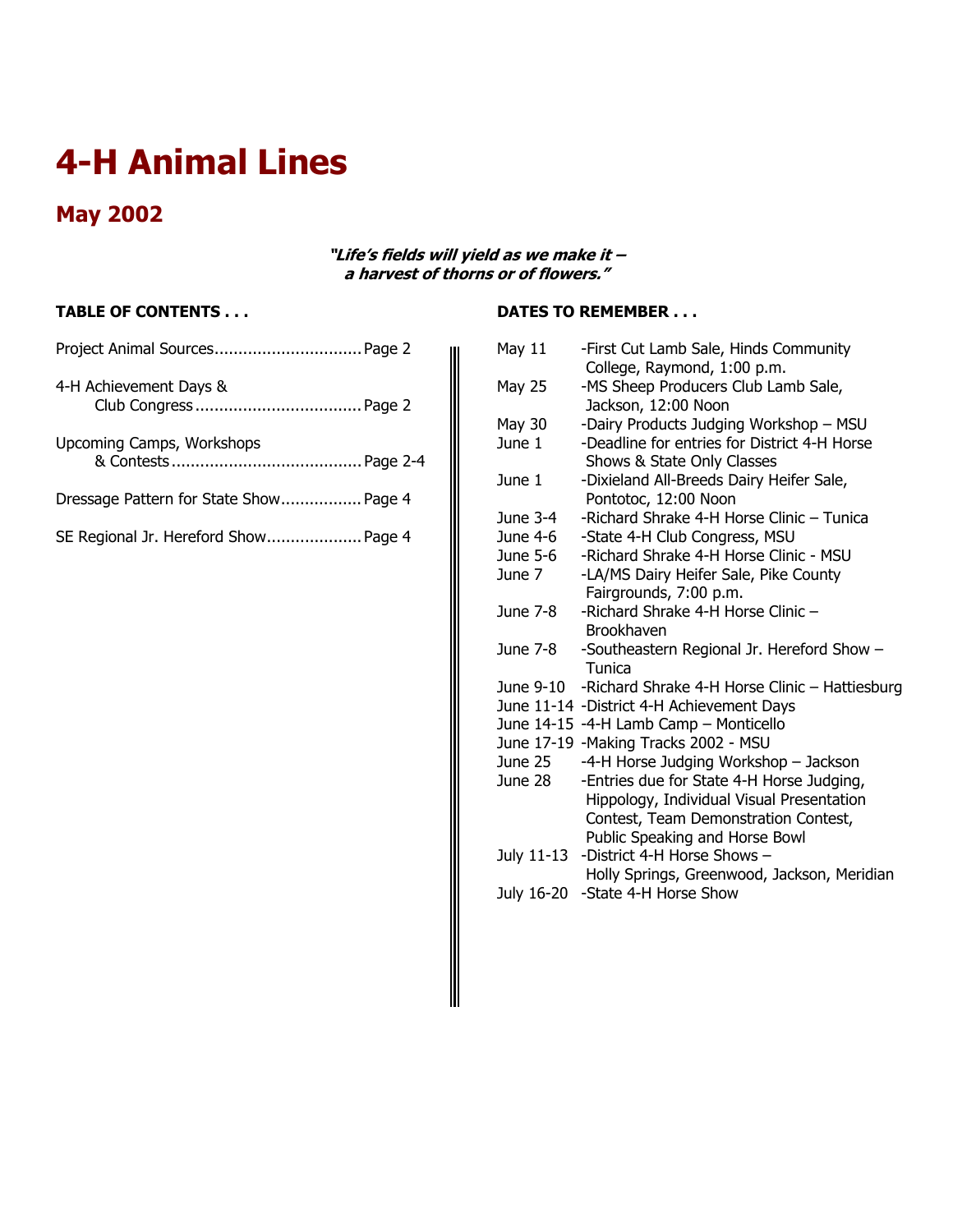#### ▶**SOURCES OF PROJECT ANIMALS**

Many sales are coming up soon that would be good sources of project animals. We will keep you informed on dates, locations, etc. of sales. The following are sales already announced.

| May 11<br>5:00 p.m.  | First Cut Lamb Sale<br>Hinds Community College, Raymond, MS<br>Tom Strickland, 601/961-4000                                                                                                                                                                                                                                                                                                                                                                                       |
|----------------------|-----------------------------------------------------------------------------------------------------------------------------------------------------------------------------------------------------------------------------------------------------------------------------------------------------------------------------------------------------------------------------------------------------------------------------------------------------------------------------------|
| May 25<br>12:00 Noon | Mississippi Sheep Producers Club Lamb Sale<br>This sale will be held at the Fairgrounds in Jackson, MS. This will be one of your<br>best sources for project lambs. Mark this date on your calendar. These lambs<br>will work for the 2002 State Fair in October and the 2003 spring shows next<br>February. There will be approximately 80 lambs (all breeds and crosses) in this<br>sale. Contact Cody Dean (662/464-8822) or Roy Higdon (601/776-3837) for more<br>information |
| June 1<br>12:00 Noon | Dixieland All Breeds Dairy Heifer Sale<br>This sale will be held at the Pontotoc Fairgrounds in Pontotoc. This will also be an<br>excellent source of project animals for the upcoming shows. Contact Sherry<br>Thompson (662/489-3910) for more information.                                                                                                                                                                                                                     |
| June 7<br>7:00 p.m.  | LA/MS Dairy Heifer Sale<br>This sale will be held at the Pike County Fairgrounds in Magnolia, MS. This will<br>also be an excellent source of dairy heifers for the fall shows and the 2003 spring<br>shows. Contact Wesley Farmer (601/835-3460) for more information.                                                                                                                                                                                                           |

#### ▶ **DISTRICT 4-H ACHIEVEMENT DAYS AND 4-H CLUB CONGRESS**

4-H district and state contests are just around the corner. Contests in the 4-H animal and dairy sciences area are Visual Presentations for juniors (two divisions included [1] beef, sheep, swine, and market goats and [2] dairy animals and dairy products) and seniors (four divisions [1] beef; [2] sheep, swine, and market goats; [3] dairy animals; and [4] dairy products). Other contests available are meats judging & identification contest, meats bowl, and dairy bowl for senior members and dairy products judging for juniors and seniors.

Meats judging & identification contest winning team will win a national trip to the Western National Livestock Exposition in Denver in early January 2003. The state winning dairy bowl team will receive a national trip to the Eastern National Livestock Exposition in Louisville, KY, in November 2002.

If we can provide you with information about these contests, please let me know.

#### ▶ **4-H DAIRY POSTER CONTEST Chocolate**

The theme for the 2002 Dairy Poster Contest is **"Got ^ Milk?"**. Publication 799 contains all the information about this contest and it can be obtained from Extension Supply by electronic publications ordering from Department A9 (Dairy). Your county winners in the three age divisions are to be delivered to the Bost Extension Center "B" on Tuesday, June  $4<sup>th</sup>$ , the first day of State 4-H Club Congress for judging in the state contest. The deadline will be 11:30 a.m. First, second and third place winners in each division will receive excellent awards. Good Luck!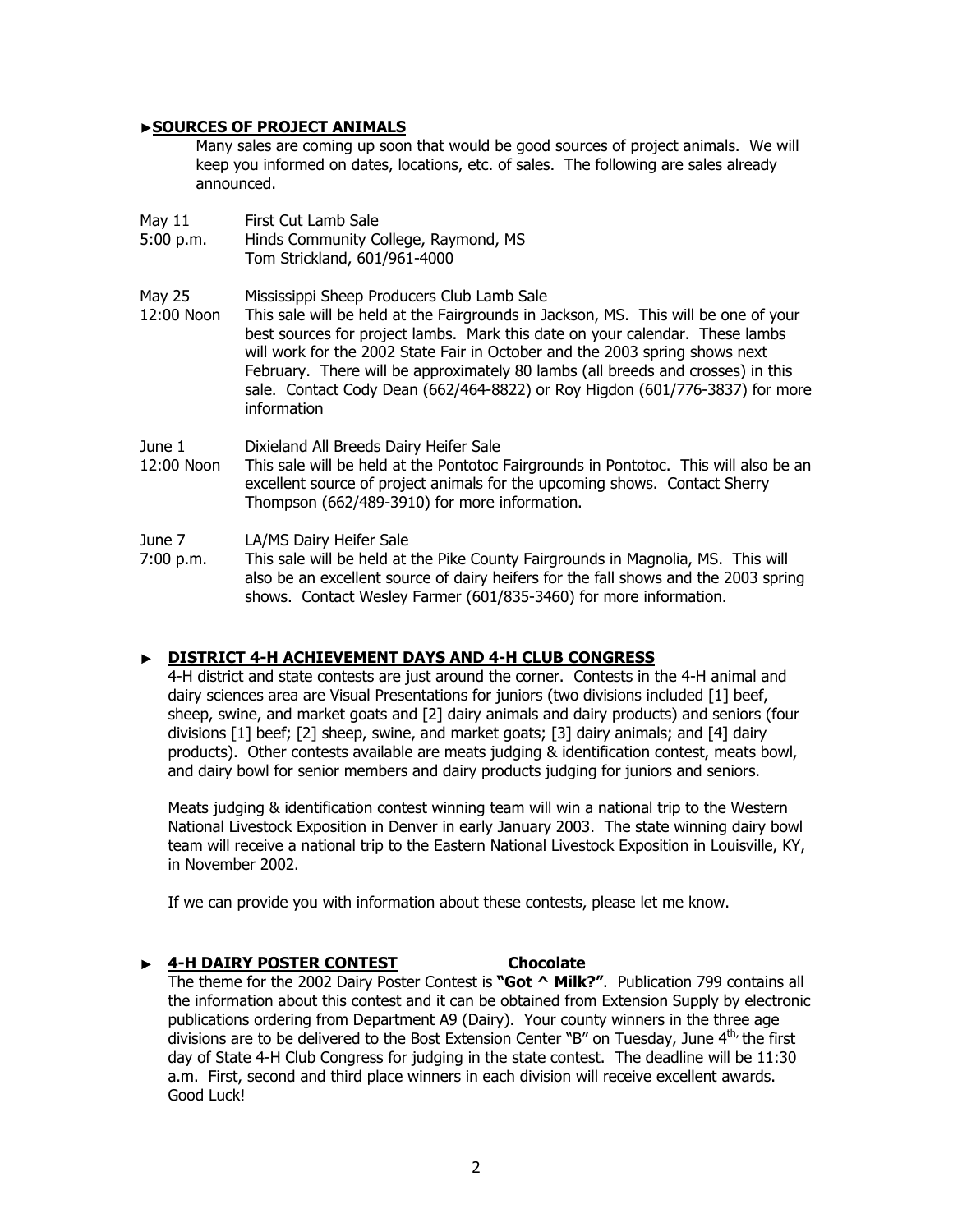#### ▶ **4-H DAIRY PRODUCTS JUDGING WORKSHOP**

Ms Julie Wilson has graciously agreed to conduct a 4-H Dairy Products Judging Workshop on Thursday, May 30, 2002, in the Ammerman-Hernsberger Building on the MSU campus beginning at 10:00 a.m. If you have 4-Hers that plan to participate in either the district contest or club congress, this would be an excellent training for them. This training is for 4- Hers, volunteers, parents and agents. **Please let Gale Chrestman know by May 24, 2002, if your county plans to participate and how many will be attending.** 

#### ▶ **4-H DAIRY BOWL**

The Senior Dairy Bowl Contest will be held on Wednesday, June 25, 2002, beginning at 1:30 p.m. at 4-H Club Congress. Questions for this contest will come from the Youth Quiz sections that *Hoards* have on line. To access these questions, go to www.hoards.com. When you get there look under Special Features and click on Youth quiz. The questions will be taken from 1998-2002.

#### ▶ **4-H LAMB CAMP**

Lawrence County Extension Service will host a 4-H Lamb Camp on June 14<sup>th</sup> & 15<sup>th</sup>. Contact Jon Kilgore at (601) 587-2271 for additional information.

Youth will bring their lambs and enjoy instructions by Mr. J.B. Massey. The cost for the camp is \$175.00. Registration is limited to the first twenty participants.

#### ▶ **MSU LIVESTOCK JUDGING WORKSHOP & ORAL REASONS CAMP**

The Animal and Dairy Sciences Department will again be conducting Livestock Judging & Oral Reasons Camps for those students involved with judging team activities. This will be a very intensive 3½ day camp with session held all day and each evening. The schools will be conducted by Tommy Shields, MSU Livestock Judging Team Coach, with assistance from current judging team members.

The camp will start on Tuesday, June 11, at 10:00 a.m. and conclude with a contest on Friday morning, June 14, finishing at noon. The cost for the school will be \$150.00 for participating youth which includes room, meals, tee-shirt, and pizza party. The students will stay in a dorm with meals in the cafeteria. The students will need to bring bedding and towels. We would also like to invite any interested Ag teachers or County Agents to attend for a charge of \$100.00.

This will be a working school, but also provides interaction with MSU staff members and students and other 4-H and FFA members . . . a great opportunity for those wanting to become competitive in judging contests and improve upon their communication skills. Alert your judging team members about this workshop. The school will be limited to the first 30 applications - - at least 14 years of age and still in school. Registration forms are due May 24, 2002. We will send more details to you once the registration form is received. If you did not receive a registration form sent out in April, please call 662/325-2802.